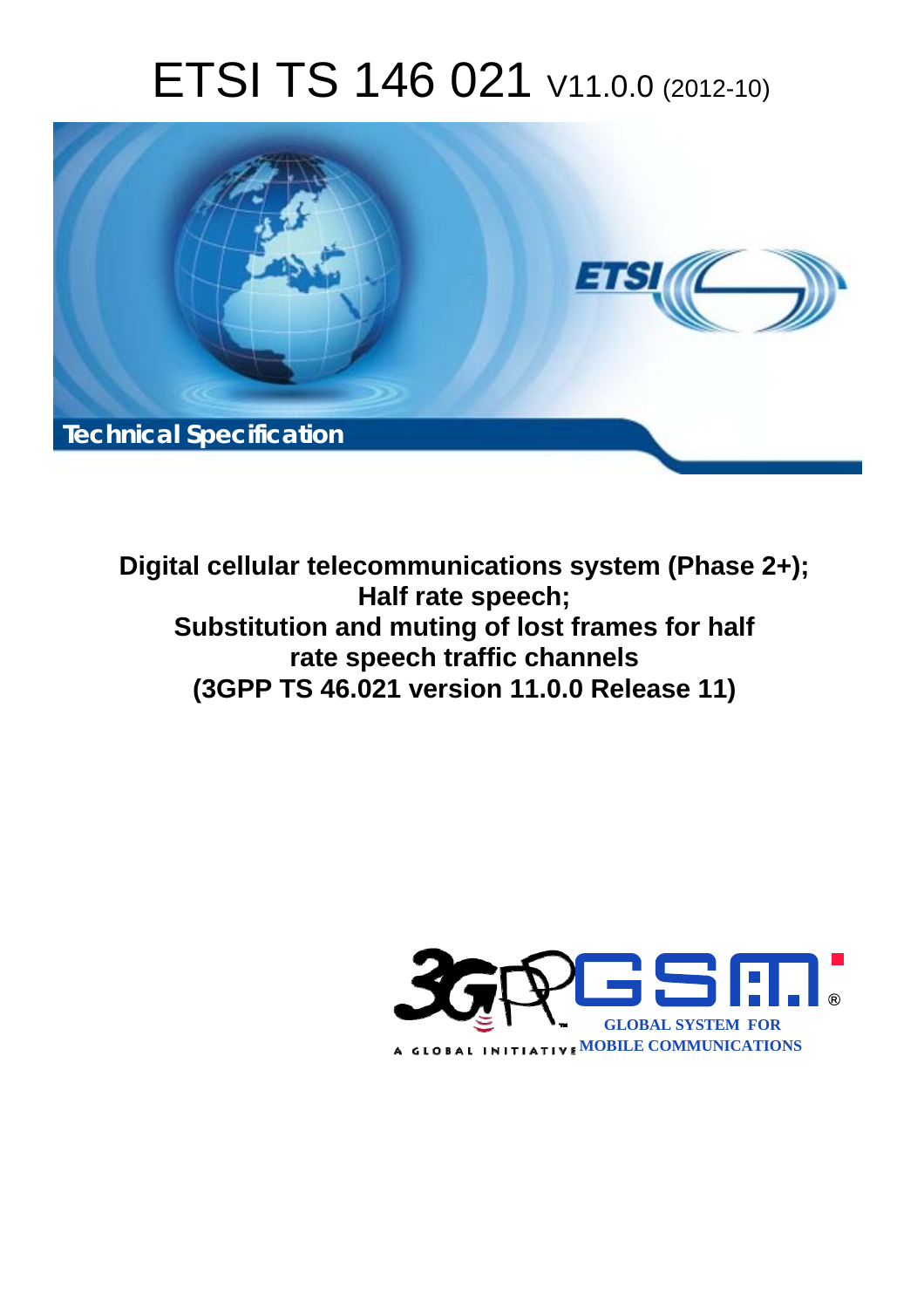Reference RTS/TSGS-0446021vb00

> Keywords GSM

#### *ETSI*

#### 650 Route des Lucioles F-06921 Sophia Antipolis Cedex - FRANCE

Tel.: +33 4 92 94 42 00 Fax: +33 4 93 65 47 16

Siret N° 348 623 562 00017 - NAF 742 C Association à but non lucratif enregistrée à la Sous-Préfecture de Grasse (06) N° 7803/88

#### *Important notice*

Individual copies of the present document can be downloaded from: [http://www.etsi.org](http://www.etsi.org/)

The present document may be made available in more than one electronic version or in print. In any case of existing or perceived difference in contents between such versions, the reference version is the Portable Document Format (PDF). In case of dispute, the reference shall be the printing on ETSI printers of the PDF version kept on a specific network drive within ETSI Secretariat.

Users of the present document should be aware that the document may be subject to revision or change of status. Information on the current status of this and other ETSI documents is available at <http://portal.etsi.org/tb/status/status.asp>

If you find errors in the present document, please send your comment to one of the following services: [http://portal.etsi.org/chaircor/ETSI\\_support.asp](http://portal.etsi.org/chaircor/ETSI_support.asp)

#### *Copyright Notification*

No part may be reproduced except as authorized by written permission. The copyright and the foregoing restriction extend to reproduction in all media.

> © European Telecommunications Standards Institute 2012. All rights reserved.

**DECT**TM, **PLUGTESTS**TM, **UMTS**TM and the ETSI logo are Trade Marks of ETSI registered for the benefit of its Members. **3GPP**TM and **LTE**™ are Trade Marks of ETSI registered for the benefit of its Members and of the 3GPP Organizational Partners.

**GSM**® and the GSM logo are Trade Marks registered and owned by the GSM Association.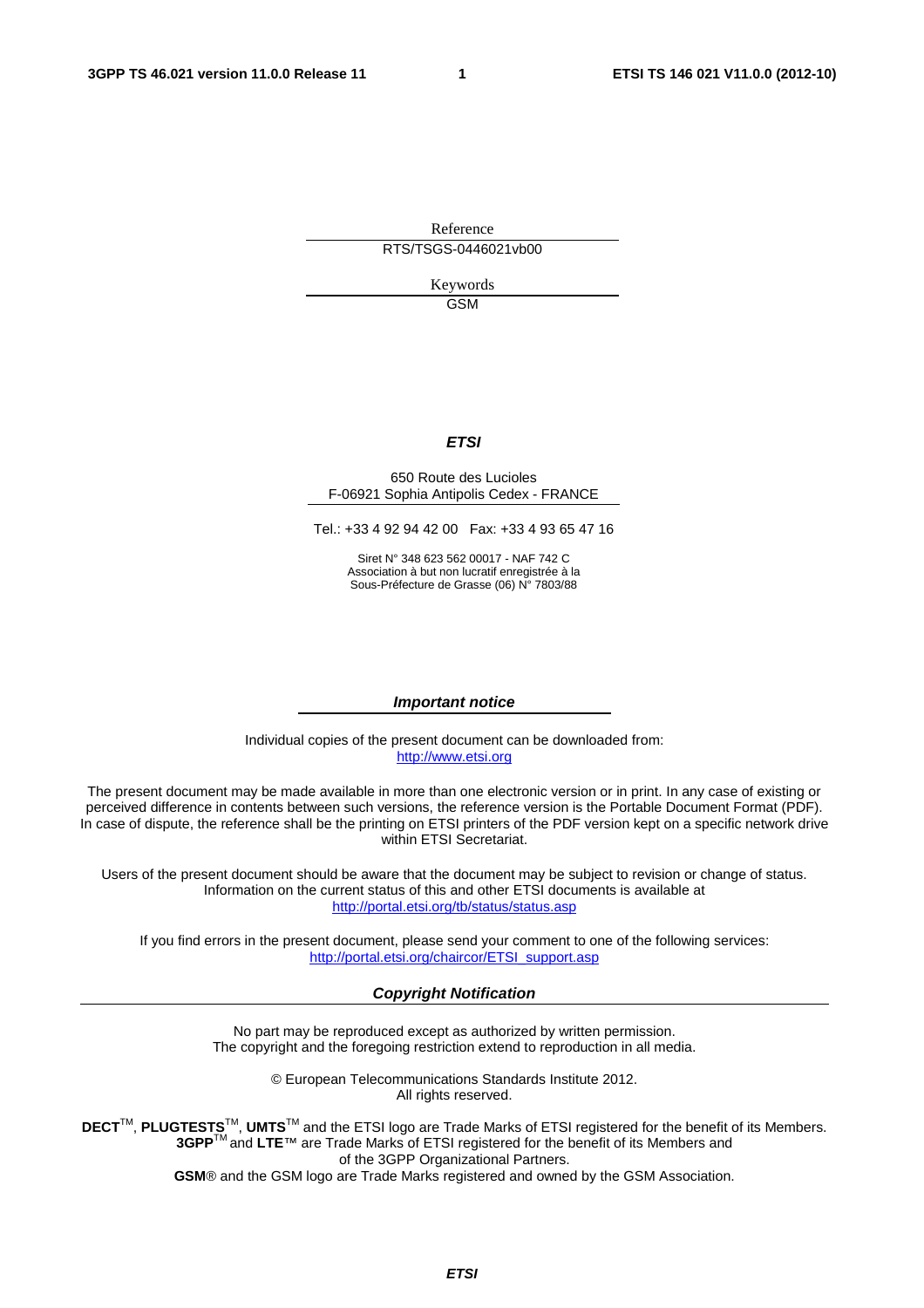# Intellectual Property Rights

IPRs essential or potentially essential to the present document may have been declared to ETSI. The information pertaining to these essential IPRs, if any, is publicly available for **ETSI members and non-members**, and can be found in ETSI SR 000 314: *"Intellectual Property Rights (IPRs); Essential, or potentially Essential, IPRs notified to ETSI in respect of ETSI standards"*, which is available from the ETSI Secretariat. Latest updates are available on the ETSI Web server [\(http://ipr.etsi.org](http://webapp.etsi.org/IPR/home.asp)).

Pursuant to the ETSI IPR Policy, no investigation, including IPR searches, has been carried out by ETSI. No guarantee can be given as to the existence of other IPRs not referenced in ETSI SR 000 314 (or the updates on the ETSI Web server) which are, or may be, or may become, essential to the present document.

### Foreword

This Technical Specification (TS) has been produced by ETSI 3rd Generation Partnership Project (3GPP).

The present document may refer to technical specifications or reports using their 3GPP identities, UMTS identities or GSM identities. These should be interpreted as being references to the corresponding ETSI deliverables.

The cross reference between GSM, UMTS, 3GPP and ETSI identities can be found under [http://webapp.etsi.org/key/queryform.asp.](http://webapp.etsi.org/key/queryform.asp)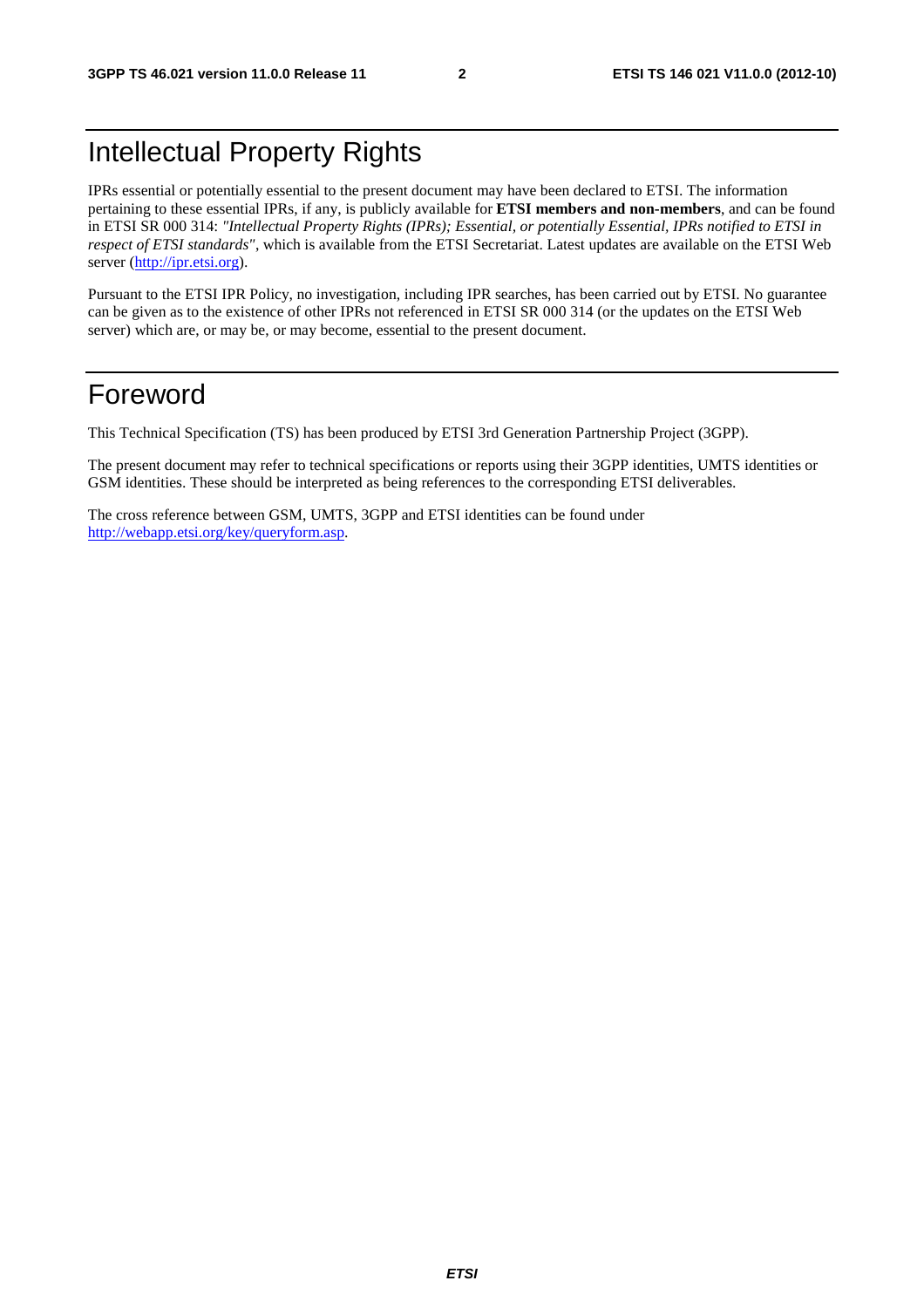$\mathbf{3}$ 

# Contents

| 1                                                                     |                               |  |
|-----------------------------------------------------------------------|-------------------------------|--|
| 2                                                                     |                               |  |
| 3<br>3.1<br>3.2                                                       |                               |  |
| $\overline{\mathcal{A}}$                                              |                               |  |
| 5<br>5.1<br>5.1.1<br>5.1.2<br>5.2<br>5.2.1<br>5.2.2<br>5.2.3<br>5.2.4 |                               |  |
| 6<br>6.1<br>6.2<br>6.3<br>6.4                                         |                               |  |
|                                                                       | <b>Annex A (informative):</b> |  |
|                                                                       |                               |  |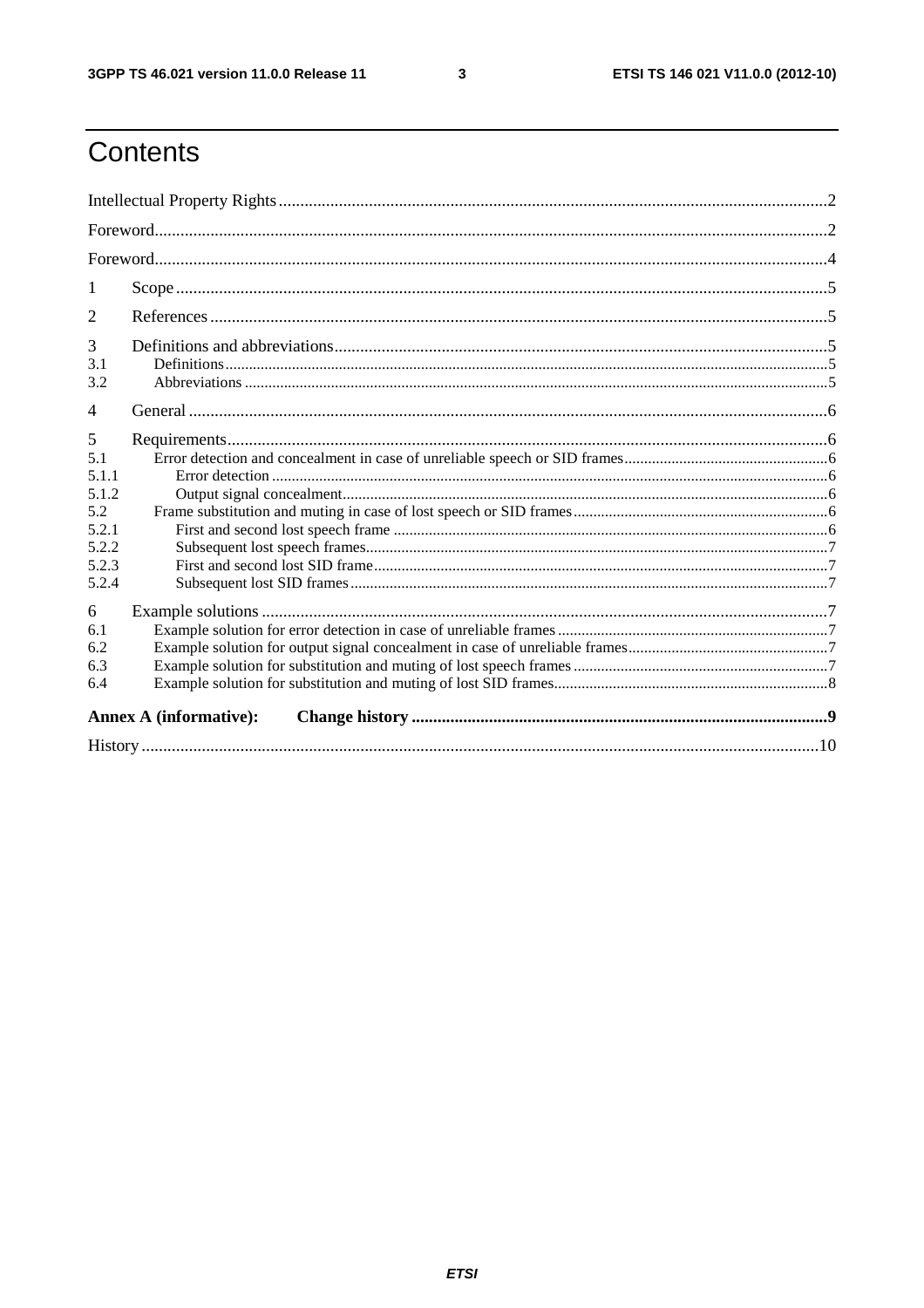### Foreword

This Technical Specification has been produced by the 3<sup>rd</sup> Generation Partnership Project (3GPP).

The present document defines a frame substitution and muting procedure which shall be used by the Receive (RX) Discontinuous Transmission (DTX) handler for the half rate speech traffic channels within the digital cellular telecommunications system. The present document is part of a series covering the half rate speech traffic channels as described below:

| GSM 06.02 | "Digital cellular telecommunications system (Phase $2+$ ); Half rate speech; Half rate speech<br>processing functions".                                     |
|-----------|-------------------------------------------------------------------------------------------------------------------------------------------------------------|
| GSM 06.20 | "Digital cellular telecommunications system (Phase 2+); Half rate speech; Half rate speech<br>transcoding".                                                 |
| GSM 06.21 | "Digital cellular telecommunications system (Phase 2+); Half rate speech; Substitution and<br>muting of lost frames for half rate speech traffic channels". |
| GSM 06.22 | "Digital cellular telecommunications system (Phase 2+); Half rate speech; Comfort noise aspects<br>for half rate speech traffic channels".                  |
| GSM 06.41 | "Digital cellular telecommunications system (Phase 2+); Half rate speech; Discontinuous<br>Transmission (DTX) for half rate speech traffic channels".       |
| GSM 06.42 | "Digital cellular telecommunications system (Phase 2+); Half rate speech; Voice Activity Detector<br>(VAD) for half rate speech traffic channels".          |
| GSM 06.06 | "Digital cellular telecommunications system (Phase $2+$ ); Half rate speech; ANSI-C code for the<br>GSM half rate speech codec".                            |
| GSM 06.07 | "Digital cellular telecommunications system (Phase 2+); Half rate speech; Test sequences for the<br>GSM half rate speech codec".                            |

The contents of the present document are subject to continuing work within the TSG and may change following formal TSG approval. Should the TSG modify the contents of the present document, it will be re-released by the TSG with an identifying change of release date and an increase in version number as follows:

Version x.y.z

where:

- x the first digit:
	- 1 presented to TSG for information;
	- 2 presented to TSG for approval;
	- 3 or greater indicates TSG approved document under change control.
- y the second digit is incremented for all changes of substance, i.e. technical enhancements, corrections, updates, etc.
- z the third digit is incremented when editorial only changes have been incorporated in the document.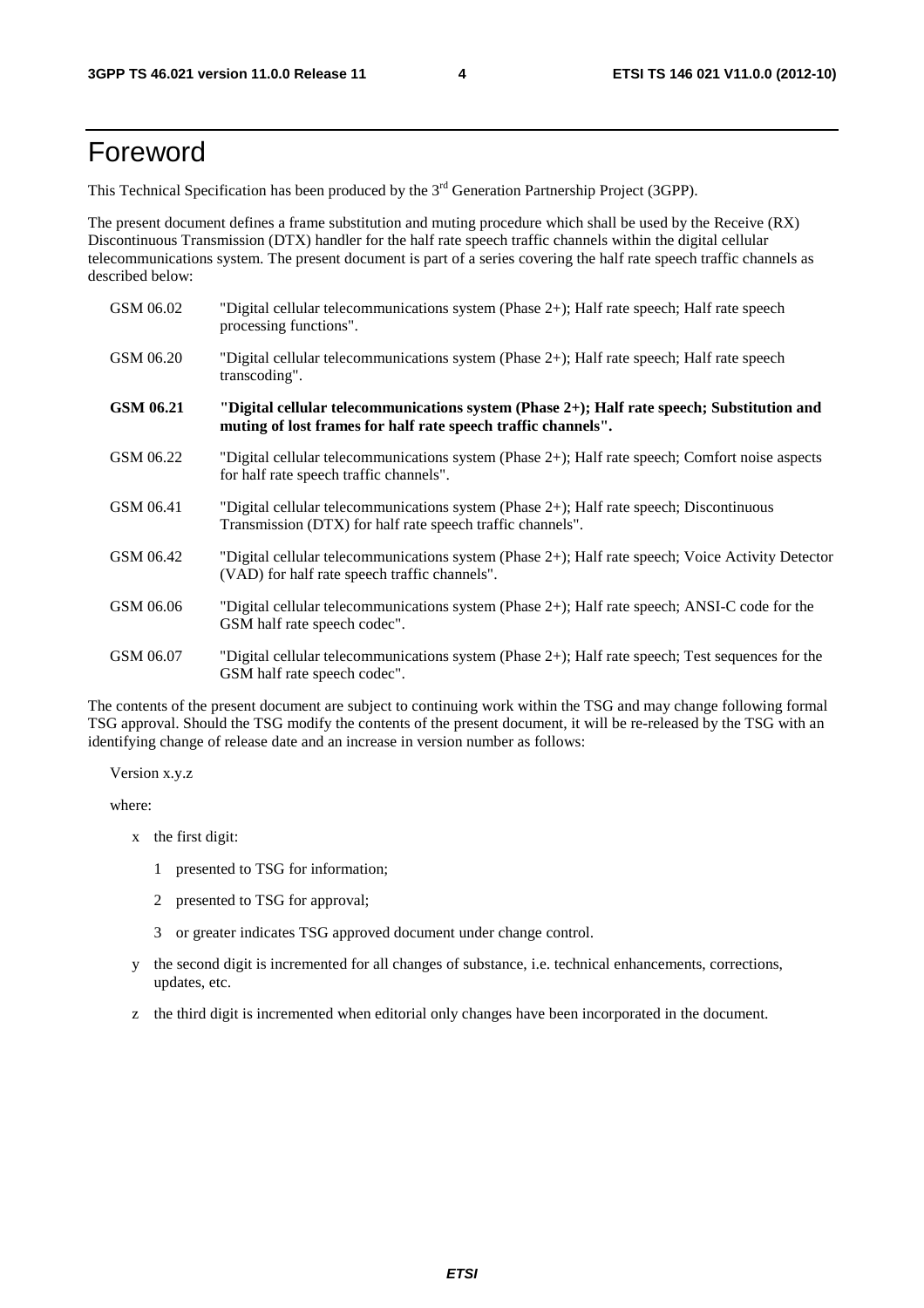#### 1 Scope

The present document defines a frame substitution and muting procedure which shall be used by the Receive (RX) Discontinuous Transmission (DTX) handler when one or more lost or unreliable speech or SIlence Descriptor (SID) frames are received from the Radio Sub System (RSS).

The requirements of the present document are mandatory for implementation in all GSM Base Station Systems (BSS)s and Mobile Stations (MS)s capable of supporting the half rate speech traffic channel.

### 2 References

The following documents contain provisions which, through reference in this text, constitute provisions of the present document.

- References are either specific (identified by date of publication, edition number, version number, etc.) or non-specific.
- For a specific reference, subsequent revisions do not apply.
- For a non-specific reference, the latest version applies. In the case of a reference to a 3GPP document (including a GSM document), a non-specific reference implicitly refers to the latest version of that document *in the same Release as the present document*.
	- [1] GSM 01.04: "Digital cellular telecommunication system (Phase 2+); Abbreviations and acronyms".
	- [2] GSM 05.03: "Digital cellular telecommunications system (Phase 2+); Channel coding".
	- [3] GSM 06.20: "Digital cellular telecommunications system (Phase 2+); Half rate speech; Half rate speech transcoding".
	- [4] GSM 06.41: "Digital cellular telecommunications system (Phase 2+); Half rate speech; Discontinuous Transmission (DTX) for half rate speech traffic channels".
	- [5] GSM 06.06: "Digital cellular telecommunications system (Phase 2+); Half rate speech; ANSI-C code for the GSM half rate speech codec".

# 3 Definitions and abbreviations

#### 3.1 Definitions

The definitions of terms used in the present document can be found in GSM 06.20 [3], GSM 06.41 [4], GSM 05.03 [2].

#### 3.2 Abbreviations

For the purposes of the present document, the following abbreviations apply:

| <b>BFI</b> | <b>Bad Frame Indication</b>             |
|------------|-----------------------------------------|
| <b>BSS</b> | <b>Base Station System</b>              |
| <b>DTX</b> | Discontinuous Transmission              |
| <b>GSM</b> | Global System for Mobile communications |
| <b>LPC</b> | Linear Predictive Coding                |
| <b>MS</b>  | <b>Mobile Station</b>                   |
| <b>RSS</b> | Radio Sub System                        |
| RX         | Receive                                 |
| <b>SID</b> | <b>SIlence Descriptor</b>               |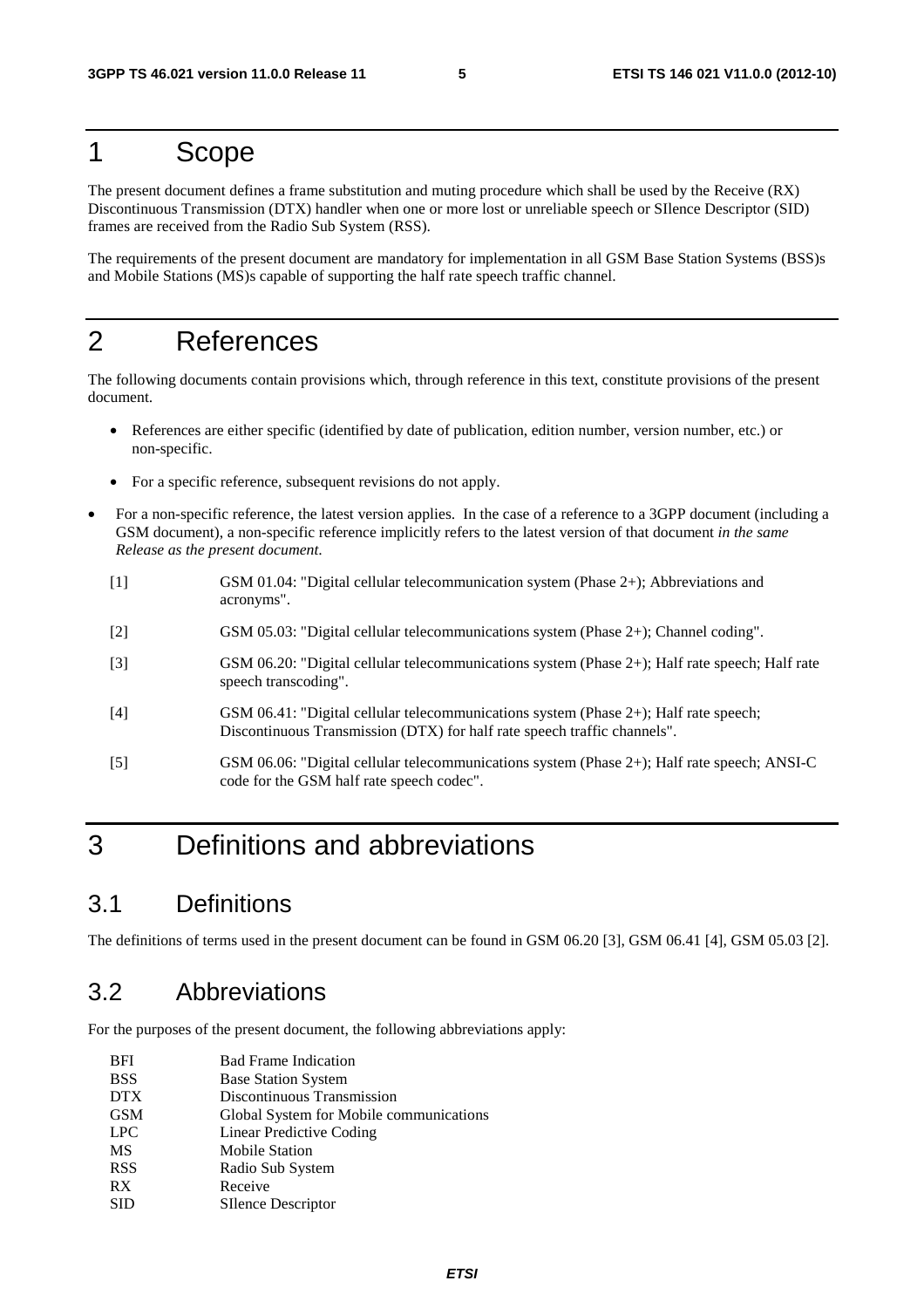#### **3GPP TS 46.021 version 11.0.0 Release 11 6 ETSI TS 146 021 V11.0.0 (2012-10)**

UFI Unreliable Frame Indication

For abbreviations not given in this clause, see GSM 01.04 [1].

### 4 General

The RSS indicates lost speech or SID frames by setting the Bad Frame Indication (BFI) flag and unreliably decoded speech or SID frames by setting the Unreliable Frame Indication (UFI) flag.

If the BFI flag is set, the speech decoder performs frame substitution and muting of the speech output. The purpose of frame substitution is to conceal the effect of lost frames. The purpose of muting the speech output in case of several lost frames is to indicate the breakdown of the channel to the Mobile Station (MS) user in a way that avoids excessively unpleasant sounds.

If the UFI flag is set, the speech decoder performs a plausibility analysis of the received frame parameters and of the output signal aiming at the detection and concealment of erroneous frames which are not marked with the BFI flag.

# 5 Requirements

### 5.1 Error detection and concealment in case of unreliable speech or SID frames

A cleared BFI flag (BFI= "0") and a set UFI flag (UFI="1") indicate a probably erroneous speech or SID frame. To improve the subjective quality, the probability of decoding erroneous frames shall be decreased by additional error detection which is based on both the exploitation of the frame parameters' properties and the decoder output signal's properties.

#### 5.1.1 Error detection

By investigating the frame parameter properties, it shall be decided whether the frame is to be considered as usable or unusable. In the latter case, the BFI flag is set and substitution and muting is performed (clause 5.2). Clause 6.1 gives an example solution for error detection in case of unreliable frames.

#### 5.1.2 Output signal concealment

If the frame is considered as usable, properties of the decoder output signal shall be compared to the corresponding signal properties of the previous valid frames. In case of large differences, the output signal shall be modified such that these differences are limited. Clause 6.2 gives an example solution for output signal concealment in case of unreliable frames.

#### 5.2 Frame substitution and muting in case of lost speech or SID frames

A set BFI flag (BFI="1") indicates a lost speech or SID frame. Normal decoding of these frames would result in a degradation of the subjective quality of the speech. To improve the subjective quality of the speech, the frame parameters shall be appropriately modified prior to the execution of the speech decoder functions.

#### 5.2.1 First and second lost speech frame

The first and second lost speech frame shall be partly or completely substituted with the last valid speech frame. For the first and second lost speech frame, the output shall not be muted directly.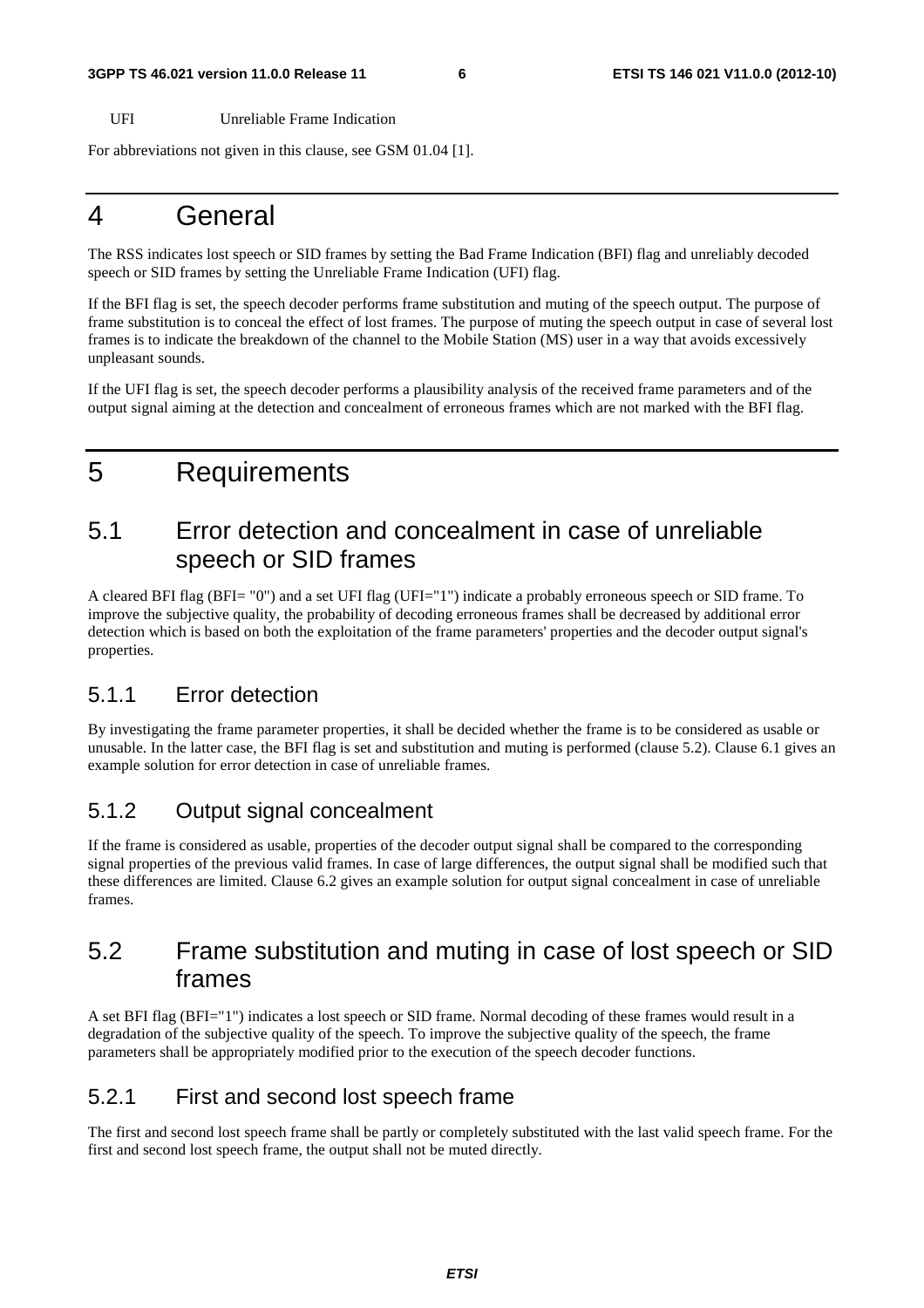#### 5.2.2 Subsequent lost speech frames

For subsequent lost speech frames, a muting technique shall be used that will gradually decrease the output level, resulting in silencing of the output after a maximum of 80 ms. For subsequent lost speech frames, the muting of the output shall be maintained. Clause 6.3 gives an example of such a method.

#### 5.2.3 First and second lost SID frame

The first and second lost SID frame shall be substituted with the last good SID frame. For the first and second lost SID frame, the output shall not be muted directly.

#### 5.2.4 Subsequent lost SID frames

For subsequent lost SID frames, a muting technique shall be used that will gradually decrease the output level, resulting in silencing of the output after a maximum of 320 ms. For subsequent lost SID frames, the muting of the output shall be maintained. Clause 6.4 gives an example of such a method.

## 6 Example solutions

The C code of the following example solutions are given in GSM 06.06 [5].

#### 6.1 Example solution for error detection in case of unreliable frames

With the parameter R0, the average signal energy is transmitted. Except at the beginning or the end of a talk spurt, this parameter shows a smooth behaviour from frame to frame. For error detection purposes, the difference of the R0-value between the actual and the last good frame is computed. If this difference exceeds a level dependent threshold and the frame is marked as unreliable, it is declared unusable by setting the BFI flag equal to "1".

#### 6.2 Example solution for output signal concealment in case of unreliable frames

In the speech decoder, the output signal is created by processing an excitation sequence through an LPC synthesis filter. The output signal energy of each subframe is calculated and compared to the output signal energy of the previous subframes. If the difference exceeds a level dependent threshold, the excitation sequence is attenuated such that the output signal energy corresponds to the output signal energy of the previous subframes.

### 6.3 Example solution for substitution and muting of lost speech frames

For the half rate speech decoder, a possible substitution and muting strategy is based on an 8-state machine.

The state, with the exception of states 6 and 7, indicates how many consecutive frames were lost. For example, state 5 indicates that 5 consecutive frames (including the current frame) were lost. State 7 is the initial state of the system, so that if the first decoded frame is lost, the frame is muted. Usually, the system will operate in state 0. The state machine remains in this state unless a frame is lost. On each successive lost speech frame, the state machine moves to the next higher numbered state. As soon as a frame is not declared lost, the machine returns to state 0 (unless it is in state 6). The machine remains in state 6 in the case of additional lost speech frames. If the machine is in state 6, a single frame without detected errors moves the machine to state 7 (i.e., two successive frames with no detected errors are needed to return to state 0 from state 6). This provides additional protection during prolonged intervals of very poor channel conditions which might cause false indications of valid speech data. If the machine is in state 7 and a lost speech frame is received, the machine returns to state 6.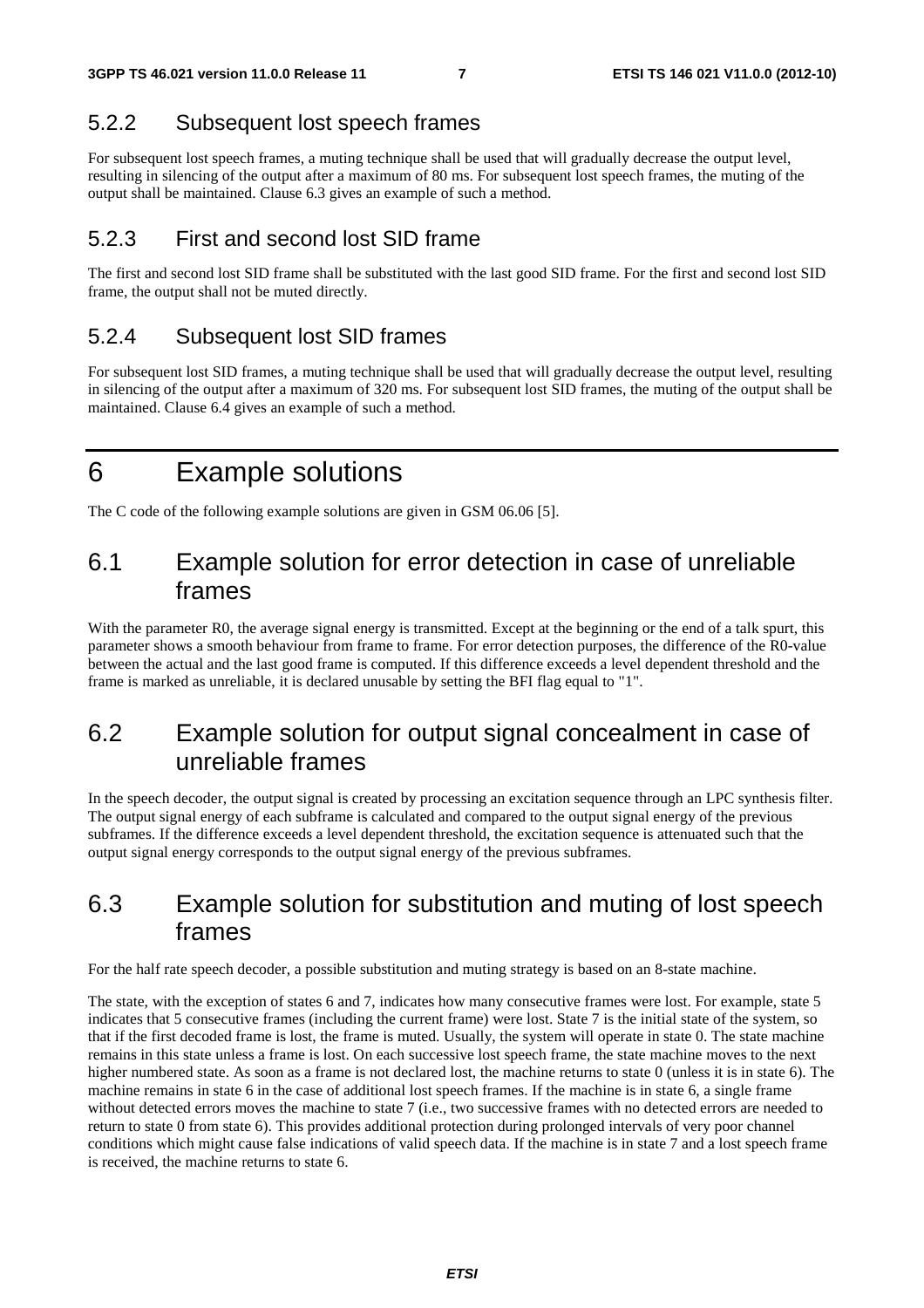In each state, the following occurs:

- State 0: No error is detected. The received decoded speech data is output. The current frame parameters are stored.
- State 1: An error has been detected in the frame. If the last speech frame in state 0 is in the unvoiced mode, then the parameters R0, INT\_LPC and the LPC coefficients in the current frame are replaced with the corresponding values from the last good frame. All GSP0 parameters are replaced with the GSP0\_4 parameter from the last good frame. If the MODE bits for the current frame indicate unvoiced, the current frame of codevectors is used. If not, the codevectors from the last good frame are used. The frame's remaining decoded bits are passed to the speech decoder without modification.

 Alternatively, if the last speech frame in state 0 was in the voiced mode, the long term predictor lag from the last good frame is used for all subframes in the current frame. The parameters MODE, R0, INT\_LPC and the LPC coefficients are replaced with those from the last good frame. All GSP0 parameters are replaced with the GSP0\_4 parameter from the last good frame. If the MODE bits for the current frame indicate voiced (MODE  $= 1, 2$  or 3), the current frame of codevectors is used. If not, the codevectors from the last good frame are used. The frame's remaining decoded bits are passed to the speech decoder without modification.

- State 2: Same action as in state 1.
- State 3: As in state 1 and 2, a frame repetition is performed, but the frame energy R0 (coded on the interval from 0 to 31) is decreased by a value of 2.
- State 4: Same action as in state 3.
- State 5: Same action as in state 3.
- State 6: Again a frame repetition is performed. The output speech signal is muted by setting R0 to zero.
- State 7: The speech signal remains muted, R0 remains zero.

#### 6.4 Example solution for substitution and muting of lost SID frames

The first and second lost SID frame is replaced by the last good SID frame.

For subsequent lost SID frames the last good SID frame is repeated, but the frame energy R0 (coded on the interval from 0 to 31) is decreased with a constant value of 2 in each frame down to  $R0 = 0$ . This value is maintained if additional lost SID frames occur.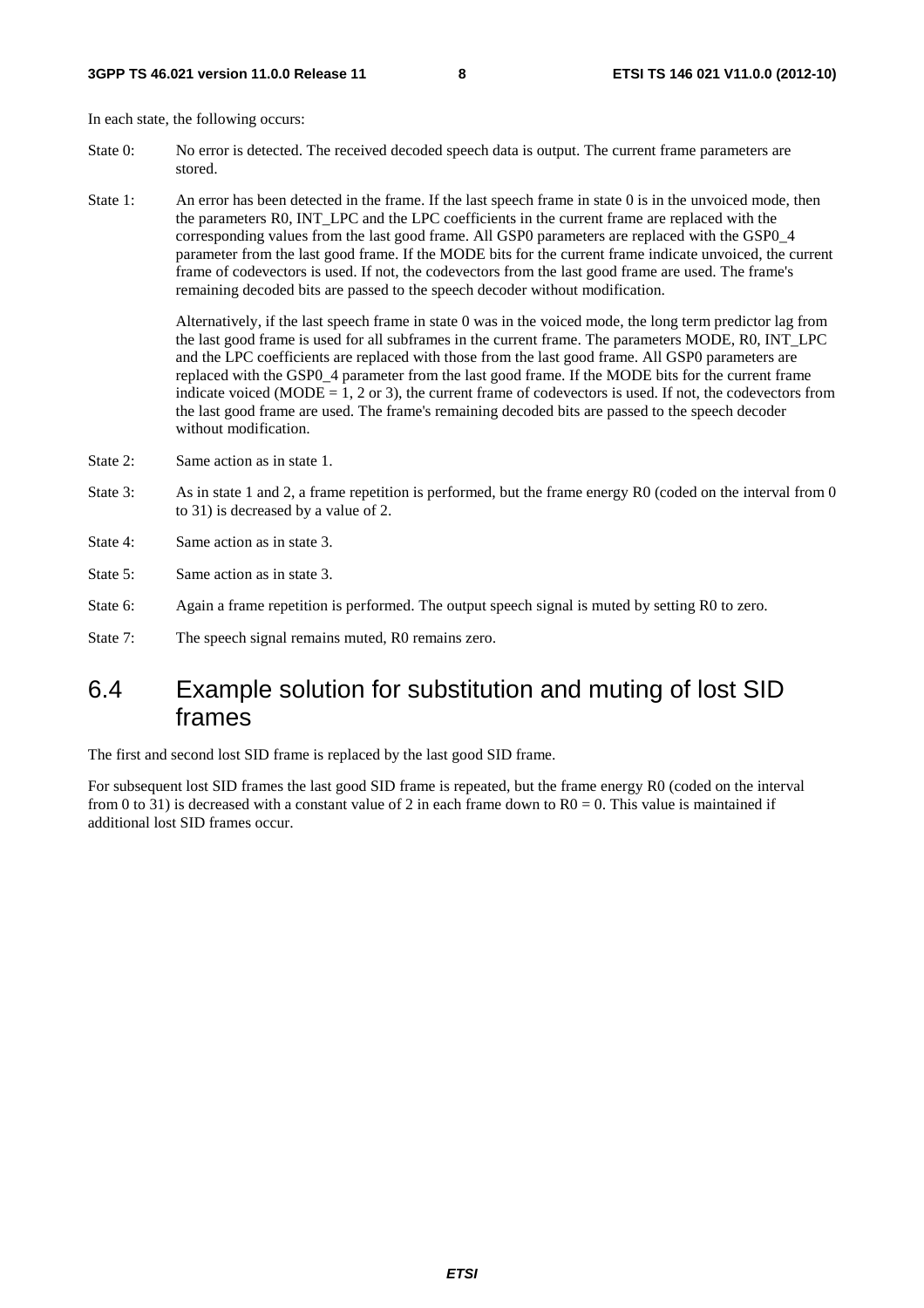# Annex A (informative): Change history

| <b>Change history</b> |       |         |               |                    |                                         |  |  |
|-----------------------|-------|---------|---------------|--------------------|-----------------------------------------|--|--|
| SMG No.               | TDoc. | CR. No. | <b>Clause</b> | <b>New version</b> | <b>Subject/Comments</b>                 |  |  |
|                       | No.   |         | affected      |                    |                                         |  |  |
| <b>SMG#15</b>         |       |         |               | 4.0.2              | <b>ETSI Publication</b>                 |  |  |
| <b>SMG#20</b>         |       |         |               | 5.0.1              | Release 1996 version                    |  |  |
| <b>SMG#27</b>         |       |         |               | 6.0.0              | Release 1997 version                    |  |  |
| <b>SMG#29</b>         |       |         |               | 7.0.0              | Release 1998 version                    |  |  |
| <b>SMG#31</b>         |       |         |               | 8.0.0              | Release 1999 version                    |  |  |
|                       |       |         |               | 8.0.1              | Update to Version 8.0.1 for Publication |  |  |

| <b>Change history</b> |       |                 |    |            |                        |            |            |
|-----------------------|-------|-----------------|----|------------|------------------------|------------|------------|
| <b>Date</b>           | TSG # | <b>TSG Doc.</b> | CR | <b>Rev</b> | Subject/Comment        | <b>Old</b> | <b>New</b> |
| 03-2001               | 11    |                 |    |            | Version for Release 4  |            | 4.0.0      |
| 06-2002               | 16    |                 |    |            | Version for Release 5  | 4.0.0      | 5.0.0      |
| 12-2004               | 26    |                 |    |            | Version for Release 6  | 5.0.0      | 6.0.0      |
| 06-2007               | 36    |                 |    |            | Version for Release 7  | 6.0.0      | 7.0.0      |
| 12-2008               | 42    |                 |    |            | Version for Release 8  | 7.0.0      | 8.0.0      |
| 12-2009               | 46    |                 |    |            | Version for Release 9  | 8.0.0      | 9.0.0      |
| 03-2011               | 51    |                 |    |            | Version for Release 10 | 9.0.0      | 10.0.0     |
| 09-2012               | 57    |                 |    |            | Version for Release 11 | 10.0.0     | 11.0.0     |